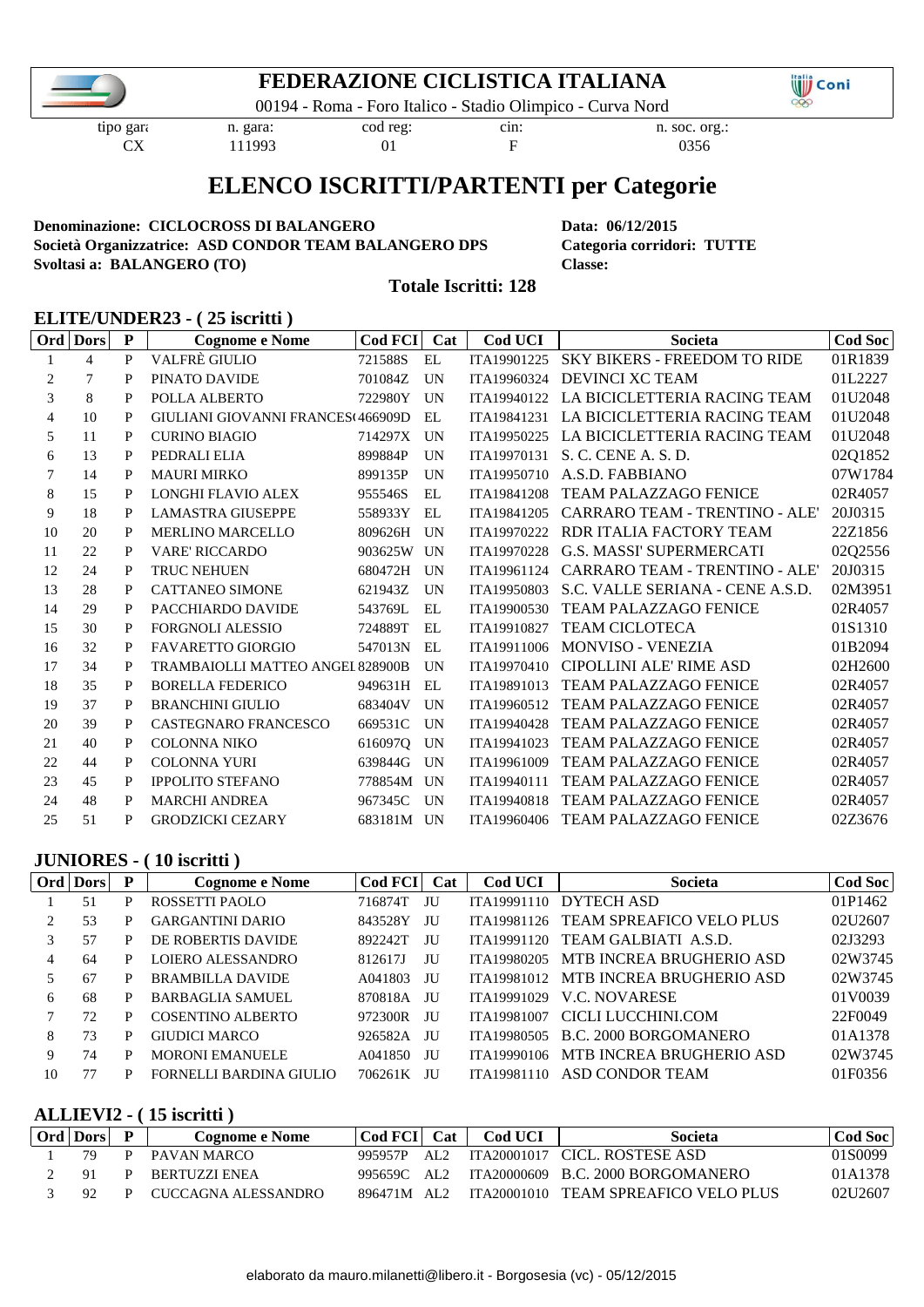|    | 93  | P | <b>GARZI FABIO</b>     | 941035P | AI.2             |             | ITA20000122 B.C. 2000 BORGOMANERO | 01A1378 |
|----|-----|---|------------------------|---------|------------------|-------------|-----------------------------------|---------|
|    | 94  | P | <b>GELMINI IVAN</b>    | 700792N | AI.2             | ITA20001025 | MTB INCREA BRUGHERIO ASD          | 02W3745 |
| 6  | 96  | P | <b>BELTRAMI MATTEO</b> | 986875L | AI.2             | ITA20000710 | B.C. 2000 BORGOMANERO             | 01A1378 |
|    | 99  | P | <b>GIUDICI MATTEO</b>  | 922785R | AI.2             | ITA20000731 | B.C. 2000 BORGOMANERO             | 01A1378 |
| 8  | 107 | P | ROVERA MATTEO          | A031310 | AI.2             | ITA20001015 | LA BICICLETTERIA RACING TEAM      | 01U2048 |
| 9  | 108 | P | D'ERRICO MANUEL        | 805855T | AI.2             | ITA20001106 | V.C. NOVARESE                     | 01V0039 |
| 10 | 113 | P | CAPRINI ALESSANDRO     | 924298T | AI.2             | ITA20000916 | <b>MELAVI' FOCUS BIKE</b>         | 02C2113 |
| 11 | 114 | P | SIGNORINO FABIO        | 902339E | AL $\mathcal{L}$ | ITA20000319 | CICLI LUCCHINLCOM                 | 22F0049 |
| 12 | 116 | P | NICOLA LORENZO         | A007048 | AI.2             | ITA20000508 | B.C. 2000 BORGOMANERO             | 01A1378 |
| 13 | 117 | P | PREVITALI MARCO        | 888814M | AI.2             | ITA20000821 | TEAM PALAZZAGO POKER ASD          | 02T4210 |
| 14 | 119 | P | <b>TIRONI DENIS</b>    | 973252D | AI.2             | ITA20000509 | TEAM PALAZZAGO POKER ASD          | 02T4210 |
| 15 | 121 | P | <b>MAERO DARIO</b>     | 988903T | AL <sub>2</sub>  | ITA20000412 | <b>MAGICUNEO</b>                  | 01C2131 |
|    |     |   |                        |         |                  |             |                                   |         |

### ALLIEVI1 - (11 iscritti)

|    | Ord Dors | P | Cognome e Nome                  | Cod FCI | Cat  | <b>Cod UCI</b> | Societa                                | <b>Cod Soc</b> |
|----|----------|---|---------------------------------|---------|------|----------------|----------------------------------------|----------------|
|    | 24       | P | PESCARMONA LUCA                 | 794913R | AL 1 | ITA20011017    | IACCOBIKE-GUERCIOTTI-VERSO L'IR01U2219 |                |
|    | 125      | P | LEONE SAMUELE                   | 807399C | AL 1 | ITA20010818    | <b>TEAM SPREAFICO VELO PLUS</b>        | 02U2607        |
| 3  | 126      | P | TUMIATI NICOLO'                 | A042973 | AL 1 | ITA20010727    | B.C. 2000 BORGOMANERO                  | 01A1378        |
| 4  | 127      | P | DAMIANO ANDREA                  | 927761V | AL 1 | ITA20010525    | <b>TEAM CICLOTECA</b>                  | 01S1310        |
|    | 128      | P | RAVAIOLI MATTIA                 | 956419U | AL 1 | ITA20010719    | SCUOLA MTB SAN PAOLO D'ARGON           | 02V3377        |
| 6  | 29       | P | <b>BELLOTTI ENRICO</b>          | 723746H | AL 1 | ITA20010314    | B.C. 2000 BORGOMANERO                  | 01A1378        |
|    | 131      | P | <b>BERGNA MATTEO</b>            | A041675 | AL 1 | ITA20011212    | <b>GS CICLI FIORIN ASD</b>             | 02U1657        |
| 8  | 132      | P | VITTONE ANDREAS EMANUEL1928165Z |         | AL1  | ITA20010909    | CICLI LUCCHINLCOM                      | 22F0049        |
| 9  | 133      | P | <b>GRIVEL THIERRY</b>           | 932266S | AL 1 | ITA20010722    | PILA BIKE PLANET                       | 22M1836        |
| 10 | 34       | P | <b>PASTORINO DAVIDE</b>         | 923995D | AL 1 | ITA20010731    | G.C. VALLESTURA                        | 06D0216        |
|    | 36       | P | CALDERONI LORENZO               | 927762W | AL 1 | ITA20010711    | <b>ASD CONDOR TEAM</b>                 | 01F0356        |

# **ESORDIENTI2 - (10 iscritti)**

| Ord | <b>Dors</b> | P | Cognome e Nome          | Cod FCI  | Cat             | <b>Cod UCI</b> | <b>Societa</b>           | Cod Soc    |
|-----|-------------|---|-------------------------|----------|-----------------|----------------|--------------------------|------------|
|     | .37         | P | LENTI LORENZO           | A034007  | ES <sub>2</sub> | ITA20020117    | ASD LA FENICE MTB        | 01L1946    |
|     | 138         | P | PEDRONI LORENZO         | 942031L  | ES <sub>2</sub> | ITA20020831    | <b>ASD TEAM BRAMATI</b>  | 02S2343    |
| 3   | 139         | P | DI PIETRANTONIO MARCO   | 988571V  | ES <sub>2</sub> | ITA20020424    | CICLAMANTI SENAGO A.S.D. | 02X2008    |
| 4   | 140         | P | <b>CAGNIN MATTIA</b>    | A029446  | ES <sub>2</sub> | ITA20021114    | <b>ASD LA FENICE MTB</b> | 01L1946    |
|     | 141         | P | <b>BOR ALBERTO</b>      | 9894251. | ES <sub>2</sub> | ITA20020126    | CICLI LUCCHINLCOM        | 22F0049    |
| 6   | 142         | P | <b>BALDI LEONARDO</b>   | ES47432  | ES <sub>2</sub> | SUI20021209    | <b>VELO CLUB LUGANO</b>  | <b>SUI</b> |
|     | 144         | P | LATELLA FILIPPO         | 994285M  | ES <sub>2</sub> | ITA20020610    | CICLI LUCCHINLCOM        | 22F0049    |
| 8   | 145         | P | <b>MARIOTTINI JADER</b> | 988902S  | ES <sub>2</sub> | ITA20020217    | <b>MAGICUNEO</b>         | 01C2131    |
| 9   | 146         | P | PIERBATTISTI DIEGO      | 782192K  | ES <sub>2</sub> | ITA20020719    | <b>TEAM CICLOTECA</b>    | 01S1310    |
| 10  | 147         | P | <b>ROSA DANIELE</b>     | 703145C  | ES <sub>2</sub> | ITA20020403    | <b>TEAM CICLOTECA</b>    | 01S1310    |

### **DONNE ELITE - (2 iscritti)**

| Ord Dors | <b>Cognome e Nome</b> | Cod FCI Cat |      | <b>Cod UCI</b> | Societa                                  | Cod Soc |
|----------|-----------------------|-------------|------|----------------|------------------------------------------|---------|
| 148      | NOVERO GIORGIA        | 889644B     | - DE |                | ITA19971115 TEAM CICLOTECA               | 01S1310 |
| 150      | GASPARDINO GIULIA     | 671982T     | DE.  |                | ITA19940325 SCOTT VAL SANGONE MTB A.S.D. | 01M1898 |

# **DONNE JUNIOR** - (5 iscritti)

| Ord Dors | D | Cognome e Nome        | Cod FCI | Cat  | <b>Cod UCI</b> | Societa                                  | Cod Soc |
|----------|---|-----------------------|---------|------|----------------|------------------------------------------|---------|
| -51      |   | CANCELLIERI VIRGINIA  | 705078N | D.I  | ITA19980107    | G.S. CICLI FIORIN CYCLING TEAM AS01J2233 |         |
| 152      |   | MORO KATIA            | 860511U | - DJ |                | ITA19991227 PAVAN FREE BIKE ASD          | 02R2075 |
| 153      |   | ALLOCCA FIORILE       | 986514A | DJ.  | ITA19991221    | - GS CICLI FIORIN ASD                    | 02U1657 |
| -54      |   | <b>GNEMMI JESSICA</b> | 872139X | - DJ |                | ITA19980102 B.C. 2000 BORGOMANERO        | 01A1378 |
|          |   | <b>MANZONI GLORIA</b> | 817108S | D.I  | ITA19980425    | G.S. CICLI FIORIN CYCLING TEAM AS0112233 |         |

### **DONNE ALLIEVE - (9 iscritti)**

| Ord   Dors |              | Cognome e Nome           | Cod FCI Cat |     | Cod UCI | Societa                                                        | Cod Soc |
|------------|--------------|--------------------------|-------------|-----|---------|----------------------------------------------------------------|---------|
| 156.       |              | <b>GRILLO ALESSANDRA</b> | 805717Y DA1 |     |         | ITA20010120 GS CICLI FIORIN ASD                                | 02U1657 |
| - 157      | $\mathbf{p}$ | GAI SONIA                |             |     |         | 962342C DA2 ITA20000418 IACCOBIKE-GUERCIOTTI-VERSO L'IR01U2219 |         |
| 158        |              | ROSSETTI VERA            | 801194R     | DA1 |         | ITA20010615 DYTECH ASD                                         | 01P1462 |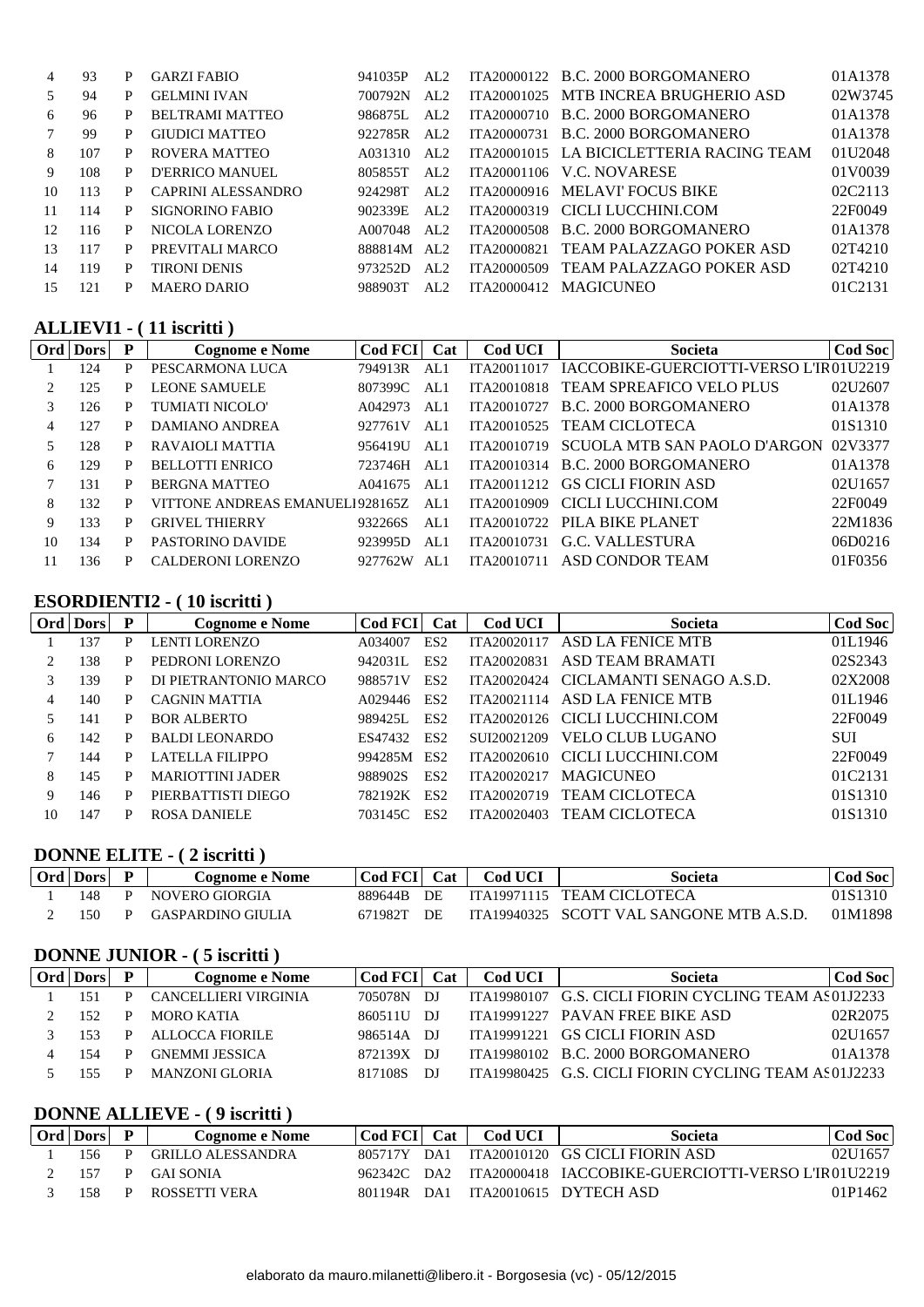|   |  | 4 159 P GASPARINI SOPHIE |  | 951737V DA2 ITA20000107 TEAM CICLOTECA                           | 01S1310 |
|---|--|--------------------------|--|------------------------------------------------------------------|---------|
|   |  | 5 160 P DE PIERI CAMILLA |  | 932157M DA1 ITA20010729 CICLI LUCCHINI.COM                       | 22F0049 |
|   |  | 6 161 P ZOCCA FEDERICA   |  | 905330C DA2 ITA20000811 UC COSTAMASNAGA ASD                      | 02E0448 |
|   |  | 7 162 P ROSARIO MARTA    |  | 983451Q DA2 ITA20000317 TEAM SPREAFICO VELO PLUS                 | 02U2607 |
| 8 |  | 164 P MARTINET CAMILLA   |  | 929471V DA1 ITA20010930 CICLI LUCCHINI.COM                       | 22F0049 |
| 9 |  | 165 P PROJETTI MARIKA    |  | 726139U DA1 ITA20010320 G.S. CICLI FIORIN CYCLING TEAM AS01J2233 |         |

#### **DONNE ESORDIENTI - ( 7 iscritti )**

| Ord | <b>Dors</b> | P | Cognome e Nome         | <b>Cod FCI</b> | Cat             | <b>Cod UCI</b> | Societa                               | Cod Soc |
|-----|-------------|---|------------------------|----------------|-----------------|----------------|---------------------------------------|---------|
|     | -66         | P | PESSE NICOLE           | 961957U        | ED <sub>2</sub> | ITA20020705    | <b>GS CICLI FIORIN ASD</b>            | 02U1657 |
|     | 167         |   | <b>ONESTI JANA</b>     | 959086V        | ED <sub>2</sub> | ITA20020510    | <b>TEAM CICLOTECA</b>                 | 01S1310 |
|     | 169         | P | <b>SCAPPINI AURORA</b> | 957556W        | ED <sub>2</sub> | ITA20021017    | <b>GS CICLI FIORIN ASD</b>            | 02U1657 |
| 4   | 70          |   | PICCOLO ALESSANDRA     | 809307J        | ED <sub>2</sub> | ITA20020918    | PILA BIKE PLANET                      | 22M1836 |
|     |             |   | BORELLO CARLOTTA       | 791345C        | ED <sub>2</sub> | ITA20020107    | NONESE CYCLING TEAM A.S.D.            | 01H2191 |
|     |             | P | <b>TRUC SYLVIE</b>     | 992469T        | ED <sub>2</sub> | ITA20020611    | CICLI LUCCHINLCOM                     | 22F0049 |
|     |             |   | PERUCCIO SARA          | 958807C        | ED2             | ITA20020322    | ASSOC.SCUOLA NAZ.MTB OASI ZEGN01N1404 |         |

### **MASTER 19-44 - ( 3 iscritti )**

| Ord   Dors |   | <b>Cognome e Nome</b> | Cod FCI | <b>Cat</b> | Cod UCI | Societa                                     | Cod Soc |
|------------|---|-----------------------|---------|------------|---------|---------------------------------------------|---------|
| 194        |   | PAGLIANO DAVIDE       | A022857 | M3         |         | TTA19760210 POL.CRAL VIGILI FUOCO GENOVA    | 06C0231 |
| 195        | P | VALLONE ANDREA        | A053124 | - M1       |         | $TA19851210 \text{ GRANRIKE VELO CLUB ASD}$ | 01P2222 |
| 196        |   | TERRIBILE FRANCESCO   | A021786 |            |         | ELMT ITA19950121 ASD RXM RACING TEAM        | 06Z1294 |

#### **MASTER OVER 45 - ( 10 iscritti )**

| <b>Ord</b> | <b>Dors</b> | P | <b>Cognome e Nome</b>       | Cod FCI | Cat            | Cod UCI     | Societa                      | Cod Soc |
|------------|-------------|---|-----------------------------|---------|----------------|-------------|------------------------------|---------|
|            | 197         | P | <b>OLIVETTI LUCA</b>        | 847401W | M5             | ITA19620219 | LA BICICLETTERIA RACING TEAM | 01U2048 |
|            | 198         | P | PINATO VIRGINIO             | 801192P | M5             | ITA19660816 | ASD TEAM PINATO              | 01G2135 |
| 3          | 199         | P | <b>CARONI EMILIO</b>        | 843200L | M4             | ITA19710726 | CERAMICHE LEMER A.S.D.       | 02N4005 |
| 4          | 200         | P | <b>ACUTO RICCARDO</b>       | 723225X | M5             | ITA19620828 | CICLI CAPELLA RACING TEAM    | 01U0855 |
|            | 201         | P | PINNA GIOVANNI              | 800570Q | M5             | ITA19631030 | ASD TEAM PINATO              | 01G2135 |
| 6          | 202         | P | FERRARASSA ROBERTO          | 795663F | M4             | ITA19670406 | ASD LA FENICE MTB            | 01L1946 |
|            | 203         | P | <b>NARDIN MASSIMO</b>       | 918345B | M6             | ITA19580911 | ASD LA FENICE MTB            | 01L1946 |
| 8          | 205         | P | <b>MARTURANO PANTALEONE</b> | 521193E | M <sub>5</sub> | ITA19650902 | SYSTEM CARS - ASNAGHI ASD    | 02M4216 |
| 9          | 206         | P | BURANELLO PAOLO             | 400135X | M7             | ITA19540217 | <b>BRUNERO CAMEL</b>         | ####### |
| 10         | 208         | P | <b>COLLURA GIUSEPPE</b>     | 788408J | M7             | ITA19561012 | C.C.S. AVIS-TO               | 01D0289 |

### **MASTER WOMAN - ( 1 iscritti )**

| Ord | <b>Dors</b> | D | Cognome e Nome   | $\text{cod } F^{cr}$ | Jat            | UCI<br>Co <sub>d</sub> | Societa                | ∴od<br><b>SOC</b> |
|-----|-------------|---|------------------|----------------------|----------------|------------------------|------------------------|-------------------|
|     | 210         |   | ' MANHEL<br>ROSS | A001237              | W <sub>1</sub> | 1220<br>$TT\Delta$ .   | LA FENICE MTB<br>ASD 1 | 1946              |

# **G6M - ( 13 iscritti )**

|    | Ord Dors | P | Cognome e Nome            | Cod FCI | <b>Cat</b> | <b>Cod UCI</b> | Societa                      | Cod Soc    |
|----|----------|---|---------------------------|---------|------------|----------------|------------------------------|------------|
|    | 174      | P | AGOSTINACCHIO FILIPPO     | 991244Y | G6m        | ITA20030426    | PILA BIKE PLANET             | 22M1836    |
| 2  | 175      | P | <b>VISMARA FILIPPO</b>    | 978542D | G6m        | ITA20030526    | <b>G.S. ALZATE BRIANZA</b>   | 02E0672    |
| 3  | 176      | P | <b>PARISI YANNICK</b>     | 991134A | G6m        | ITA20030906    | CICLI LUCCHINLCOM            | 22F0049    |
| 4  | 177      | P | <b>GIUBERGIA MATTEO</b>   | 965930Z | G6m        | ITA20030725    | WORLD ON BIKE TEAM A.S.D.    | 01E1995    |
| 5. | 178      | P | ROSOLEN GIACOMO           | A066390 | G6m        | ITA20030706    | ASD LA FENICE MTB            | 01L1946    |
| 6  | 179      | P | <b>DEMICHELIS MATTEO</b>  | 802341C | G6m        | ITA20031230    | WORLD ON BIKE TEAM A.S.D.    | 01E1995    |
| 7  | 180      | P | <b>BROGGINI SIMONE</b>    | ES47433 | G6m        | SUI20031114    | VELO CLUB LUGANO             | <b>SUI</b> |
| 8  | 181      | P | <b>GHIRELLO SIMONE</b>    | A001017 | G6m        | ITA20030430    | WORLD ON BIKE TEAM A.S.D.    | 01E1995    |
| 9  | 182      | P | <b>FASSERO ALESSANDRO</b> | 785061V | G6m        | ITA20030615    | WORLD ON BIKE TEAM A.S.D.    | 01E1995    |
| 10 | 183      | P | NAPOLITANO DANIELE        | 998027R | G6m        | ITA20030106    | <b>TEAM CICLOTECA</b>        | 01S1310    |
| 11 | 184      | P | <b>VILLANI MATTEO</b>     | A030975 | G6m        | ITA20030410    | CICL. ROSTESE ASD            | 01S0099    |
| 12 | 185      | P | <b>NOVERO ANDREA</b>      | 981459W | G6m        | ITA20030909    | <b>TEAM CICLOTECA</b>        | 01S1310    |
| 13 | 186      | P | <b>MARTINELLI NICOLO'</b> | A039996 | G6M        | ITA20030820    | <b>TEAM MTB COGLIATE ASD</b> | 02G4131    |
|    |          |   |                           |         |            |                |                              |            |

**G6F - ( 7 iscritti )**

|  | Ord | Dors | _ | . ognome<br>Nome | $\sim$<br>.00 <sup>o</sup><br>. | $\mathcal{L}$ at | $- - - - -$<br>.`OC<br>ິ | .societ <sup>.</sup> | <br>ΛΓ<br>эн<br>-11 |
|--|-----|------|---|------------------|---------------------------------|------------------|--------------------------|----------------------|---------------------|
|--|-----|------|---|------------------|---------------------------------|------------------|--------------------------|----------------------|---------------------|